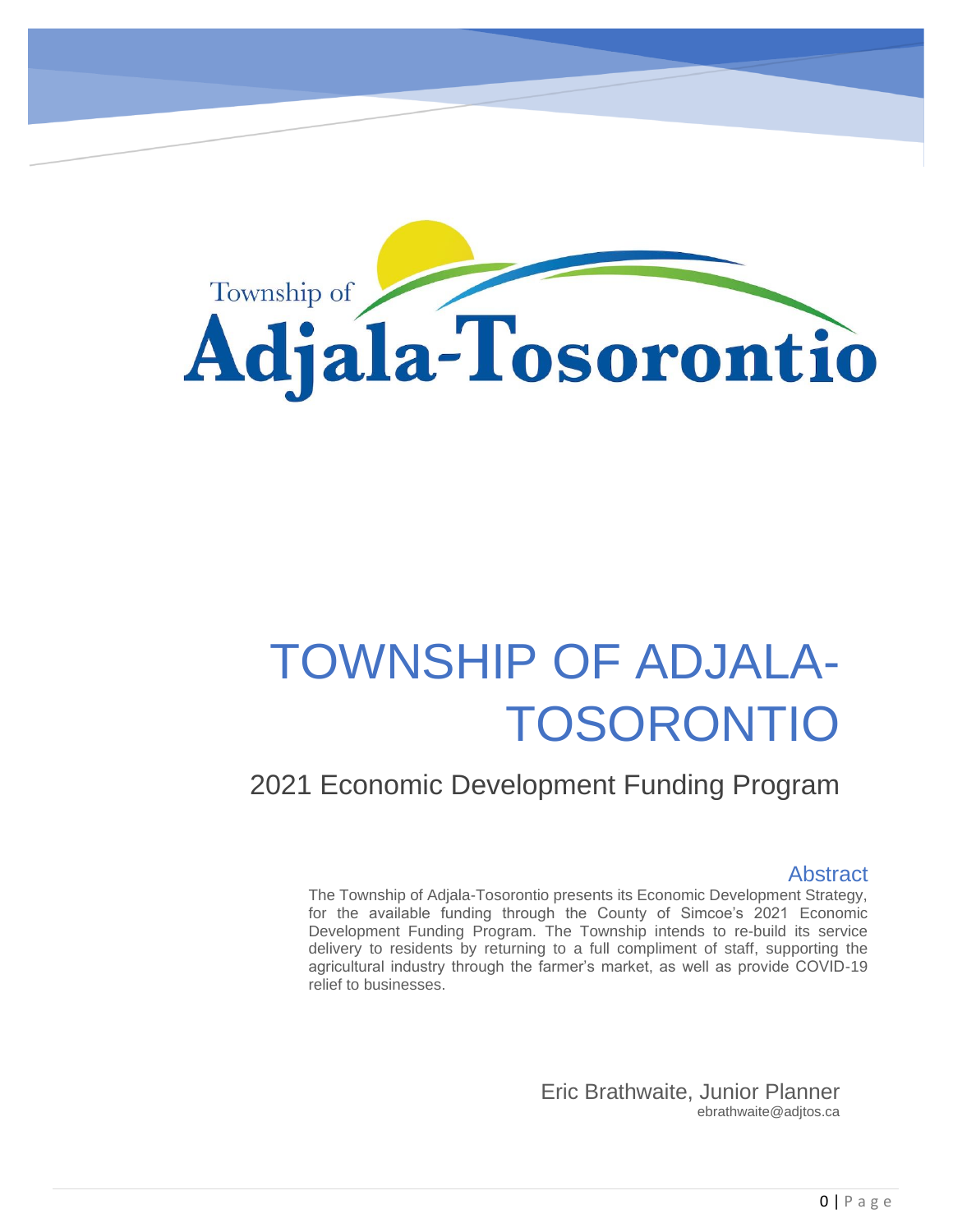### **Contents**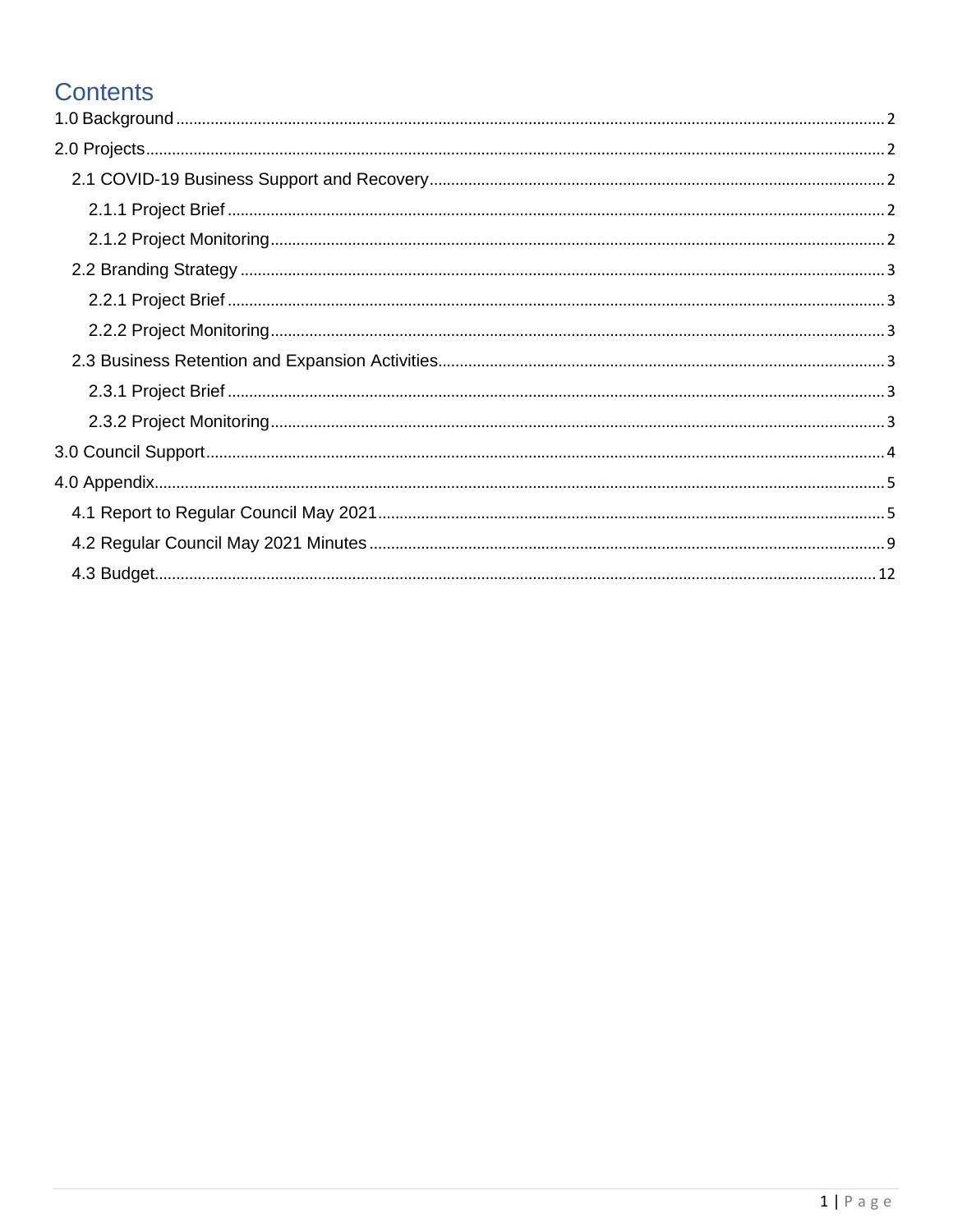### <span id="page-2-0"></span>1.0 Background

The County of Simcoe has established the 2021 Economic Development Funding Program, as a response to the success of its previous iterations of the funding, and to provide financial relief, due to the implications of COVID-19 on local businesses. Last year the Township used these funds to offset the cost of the municipal branding strategy, which resulted in new signs being erected in parks and Hamlets throughout the municipality. If successful, the municipality intends to utilize the funds to retain its many new employees by providing access to numerous training courses and covering the costs of advertisements for vacant positions. The municipality will also provide relief to local businesses while also highlighting the efforts of the local economy.

### <span id="page-2-1"></span>2.0 Projects

The intended projects that the municipality intends to fund can be categorized into three main categories. These categories are as followed; 1) COVID 19- Business Support and Recovery, 2) Employee Attraction and Retention, 3) Business Retention and Expansion Activities. It is through these categories, that Council wishes to allocate the \$50,000 as followed.

- 1. COVID-19 Business Support and Recovery (\$10,000)
- 2. Employee Attraction and Retention (\$30,000)
- 3. Business Retention and Expansion Activities (\$10,000)

#### <span id="page-2-2"></span>2.1 COVID-19 Business Support and Recovery

#### <span id="page-2-3"></span>2.1.1 Project Brief

• Outdoor Patio Program

With the ongoing changes in restrictions due to the ongoing COVID-19 pandemic, municipalities have granted permissions to extend the areas for eating establishments to non-permanent outdoor patios. It is Council's goal to create provisions by establishing a program, to help support local businesses, by allowing them to create temporary outdoor eating areas, to mitigate the financial impact of reduced occupancy permissions and operating areas, prescribed by the Provincial Government.

#### <span id="page-2-4"></span>2.1.2 Project Monitoring

This project will be monitored through the initiation of an application process. It is the intent of Staff and Council to reward two local businesses with a total budget of \$5,000 each, to assist in the creation of outdoor patio spaces. Businesses will need to apply to the municipality, which will demonstrate their intent to create outdoor eating areas, while also submitting an estimated cost for the creation of these spaces, which will include an estimated project completion timeline. By having applicants submit their estimated costs and completion timeline, the municipality, will have a way to monitor the progress of their proposed renovations, and innovative methods to service residents within the community. The estimated timeline for completion of creating these spaces is the end of July 2021, as most businesses, have likely previously prepared outdoor patio areas, and this fund will be provided to help reduce some of the costs with creating these spaces for a second year. Success of the project will be determined, by the individual businesses, which receive the fund. The municipality acknowledges the hardships that COVID-19 has imposed on businesses and understands that while full cost recovery of lost revenue and additional expense cannot be achieved, the intent with this fund is to provide significant relief.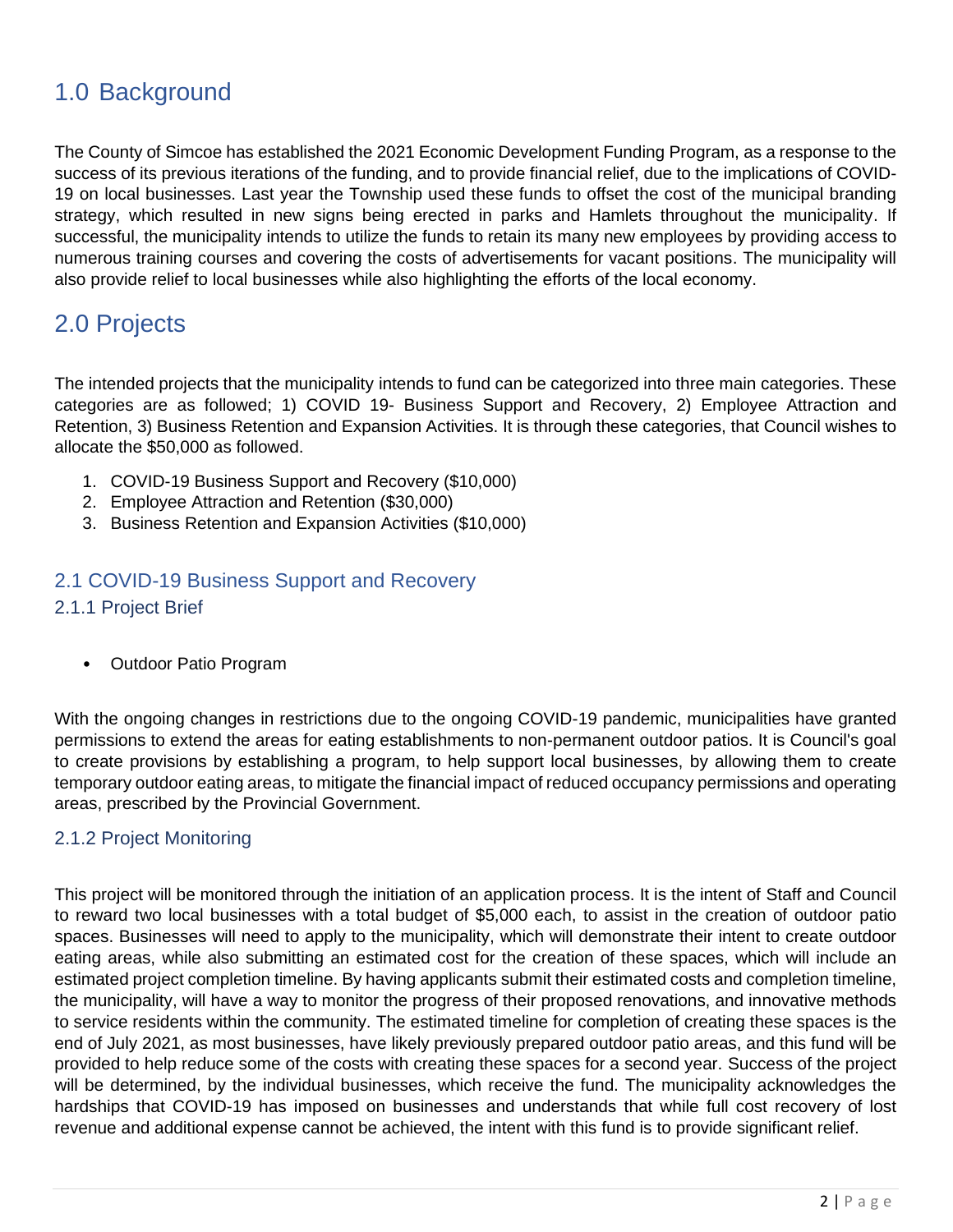#### <span id="page-3-1"></span><span id="page-3-0"></span>2.2 Employee Attraction and Retention 2.2.1 Project Brief

- 
- Training for new/existing staff • Advertisements for vacant positions

The municipality has had a large overhaul of employees at the Township, with a goal for the 2021 year, to have a full compliment of staff. With the number of recent hires for the municipality, there is now an increase in the training requirements for staff to further their technical knowledge or to advance service delivery strategies, to better serve the residents of the municipality. It is intended that by receiving the grant for the various levels of training required across all Departments, it will allow for the adequate and efficient service improvements to both members of Council as well as residents.

#### <span id="page-3-2"></span>2.2.2 Project Monitoring

The Senior Management Team will compile a list of all proposed and intended training for the year of 2021 and provide it to the Planning Department and Treasury Department, to keep track of the listed courses/workshops taken as well as the expense. As training is an ongoing expense for any organization, the funds received from the grant will aide in the municipal commitment to the training expenses and minimize operating costs on the municipality.

#### <span id="page-3-3"></span>2.3 Business Retention and Expansion Activities

<span id="page-3-4"></span>2.3.1 Project Brief

- Farmer's Market
- Community Development Committee

The Township has a large agricultural sector, with many of its residents working within the agricultural sector for employment. Last year's inaugural farmers market allowed the areas local farmers, to showcase their products, and establish a cultural event to display an identifier of the community. It is Council's intent to not only support the local area farmers by making a financial commitment to the farmers market, but to also commit funds to the newly adopted Community Development Committee. The responsibility of the Committee is to assist Council with economic, recreational, and cultural development that aligns with the Township's strategic priorities and provides recommendations to Council including the identification of priorities and action items. Building on the success of the farmer's market the Committee can look for other activities to further promote the Township's cultural identity.

#### <span id="page-3-5"></span>2.3.2 Project Monitoring

Expenses for the Farmer's Market are recorded through the expenses of the newly formed Community Development Committee. The additional funds supplied, will allow the Committee to have the funds to required for any new projects or initiatives for the year, without the requirement of having Council, approve a revision to the 2021 Operating Budget. To date the Community Development Committee has implemented community gardens, within two of the Hamlet settlement areas in the municipality. The Community Development Committee will be responsible for submitting all proposed expenses/budgets for any new projects to the staff representative, on the Committee, who will be responsible for ensuring, any proposed activities are within the operating budget. The Community Development Committee meets once a month, with all potential projects incurring financial obligations going through a combination of the CAO and Council for approval. As this committee is newly formed, the estimated timeline for their projects is December 2021, unless a multi year project is proposed, and addressed with respect to the 2021/2022 and beyond Municipal Operating Budget.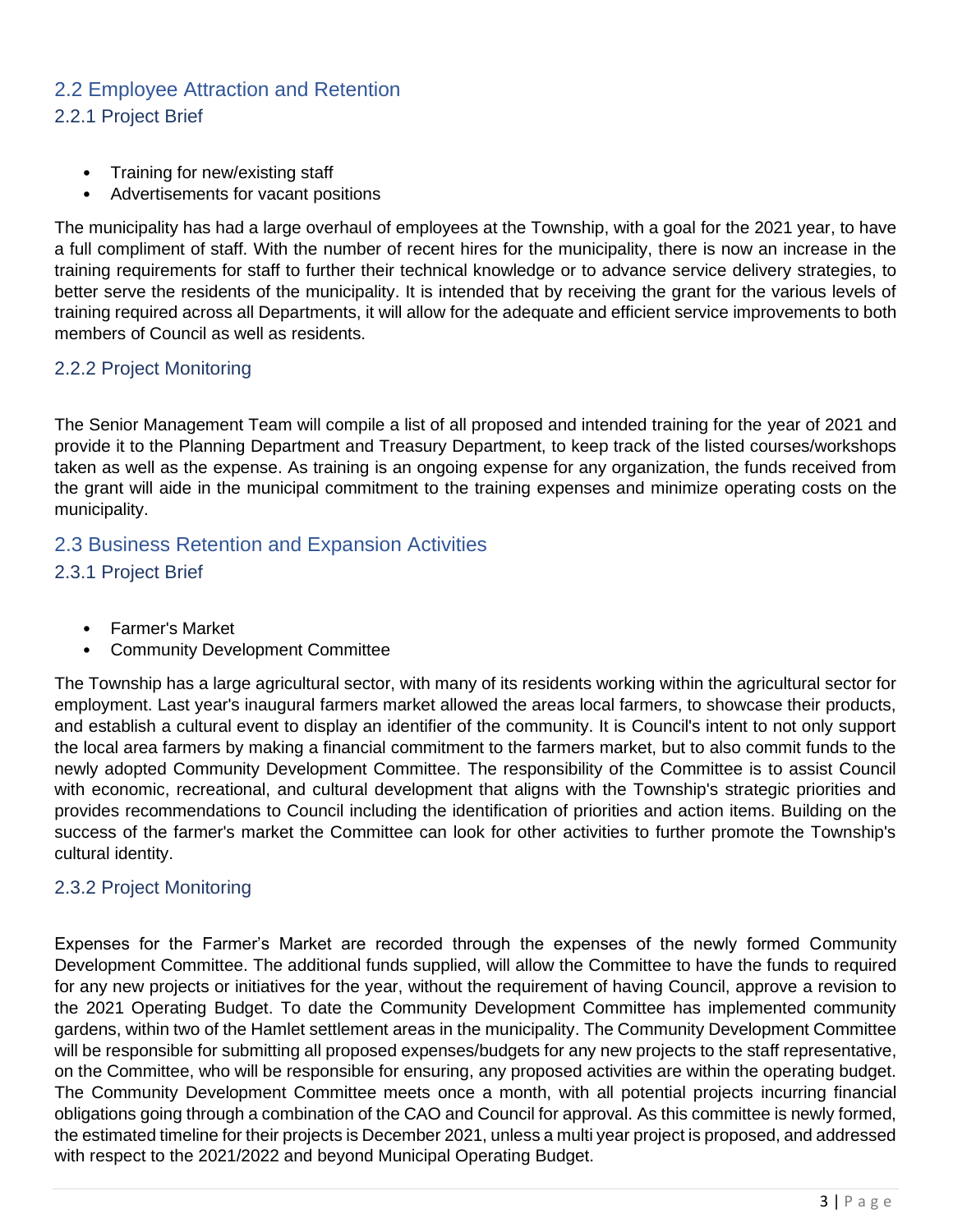### <span id="page-4-0"></span>3.0 Council Support

During the discussions of the 2021 Municipal Operating Budget, Council had provided staff direction, in closed session regarding some of the potential uses/areas for the 2021 COVID-19 Economic Development Funding. As a result of this discussion, staff prepared a report for the Regular Council meeting in May 2021, outlining the specific projects, and financial allotments committed to each project if the municipality received the funding from the County of Simcoe.

10.2. PLA 2021 - 19 - Economic Development Funding Program

#### **RES-151-2021**

**Moved by** Councillor Hall-Chancey

#### **Seconded by** Councillor Bays

Resolved that the Planning Report 2021-19 dated May 12, 2021, regarding the 2021 Economic Development Funding Program report be received; and further, That Council approve Staff's proposal to prepare a strategy, as described in Schedule 1 of ED-202-032, and submit an application for the 2021 Economic Development Funding Program.

#### **RESULT: CARRIED.**

In response to the direction received from the County of Simcoe's Economic Development Office after the initial submission and what constitutes an eligible project, the Township of Adjala-Tosorontio, has revised the application accordingly, to re-allocate the funds committed to the Economic Branding Strategy to the Attraction and Retention of Employees. Council supported and carried the motion presented by Staff at the Regular Council Meeting on August 11<sup>th</sup>, 2021.

10.3. PLA 2021-40 Economic Development Funding

#### **RES-269-2021**

**Moved by** Councillor O'Leary

**Seconded by** Councillor Bays

Resolved that the Planning Report 2021-40 dated August 11, 2021 regarding the 2021 Economic Development Funding Program report be received; and

FURTHER THAT, Council approve Staff's revised proposal to prepare a strategy, as described in Schedule 1 of ED-202- 032, and re-submit the application for the 2021 Economic Development Funding Program. **RESULT: CARRIED.**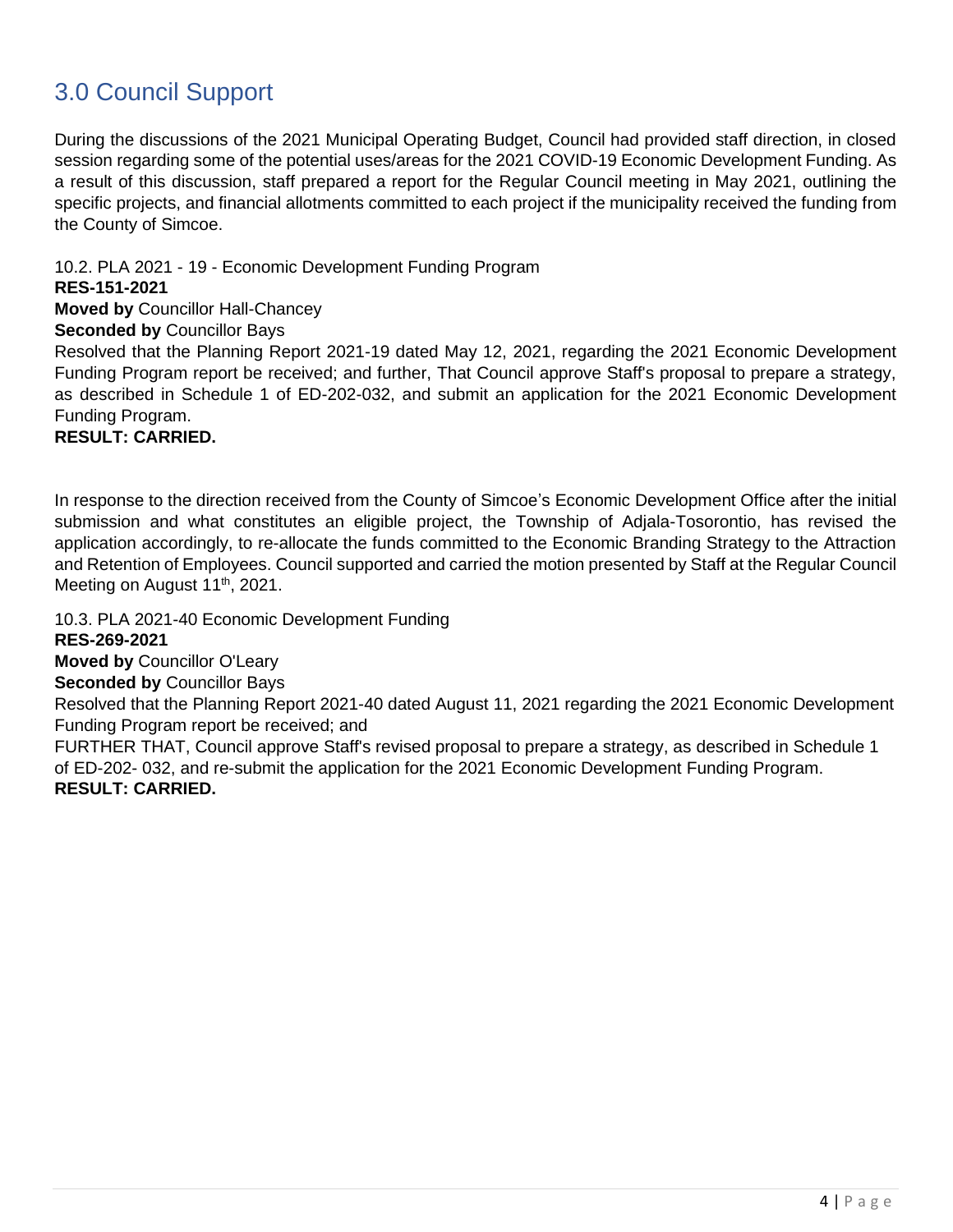

# <span id="page-5-1"></span><span id="page-5-0"></span>**Planning Report**

| To:                  | <b>Mayor and Council</b>                             |
|----------------------|------------------------------------------------------|
| Department:          | Planning                                             |
| <b>Meeting Date:</b> | May 12, 2021                                         |
| Subject:             | PLA 2021 - 19 - Economic Development Funding Program |
|                      |                                                      |

#### **RECOMMENDATION**

That the Planning Report 2021-19 dated May 12, 2021 regarding the 2021 Economic Development Funding Program report be received; and further,

That Council approve Staff's proposal to prepare a strategy, as described in Schedule 1 of ED-202- 032, and submit an application for the 2021 Economic Development Funding Program.

#### **PURPOSE/BACKGROUND**

The County of Simcoe has established the 2021 Economic Development Funding Program, as a response to the success of its previous iterations of the funding, and as a means to provide relief, due to the implications of COVID-19 on local businesses. Last year the Township used these funds to offset the cost of the municipal branding strategy, which resulted in new signs being erected in parks and Hamlets throughout the municipality.

#### **ANALYSIS AND DISCUSSION**

During the discussion of the 2021 Municipal Budget, Council discussed the available funding through the 2021 Economic Development Funding Program, and identified some key areas in which they would like to utilize the funding. Staff was directed to review the application requirements, to ensure that the proposed key areas of support would be eligible to receive funding for the grant. After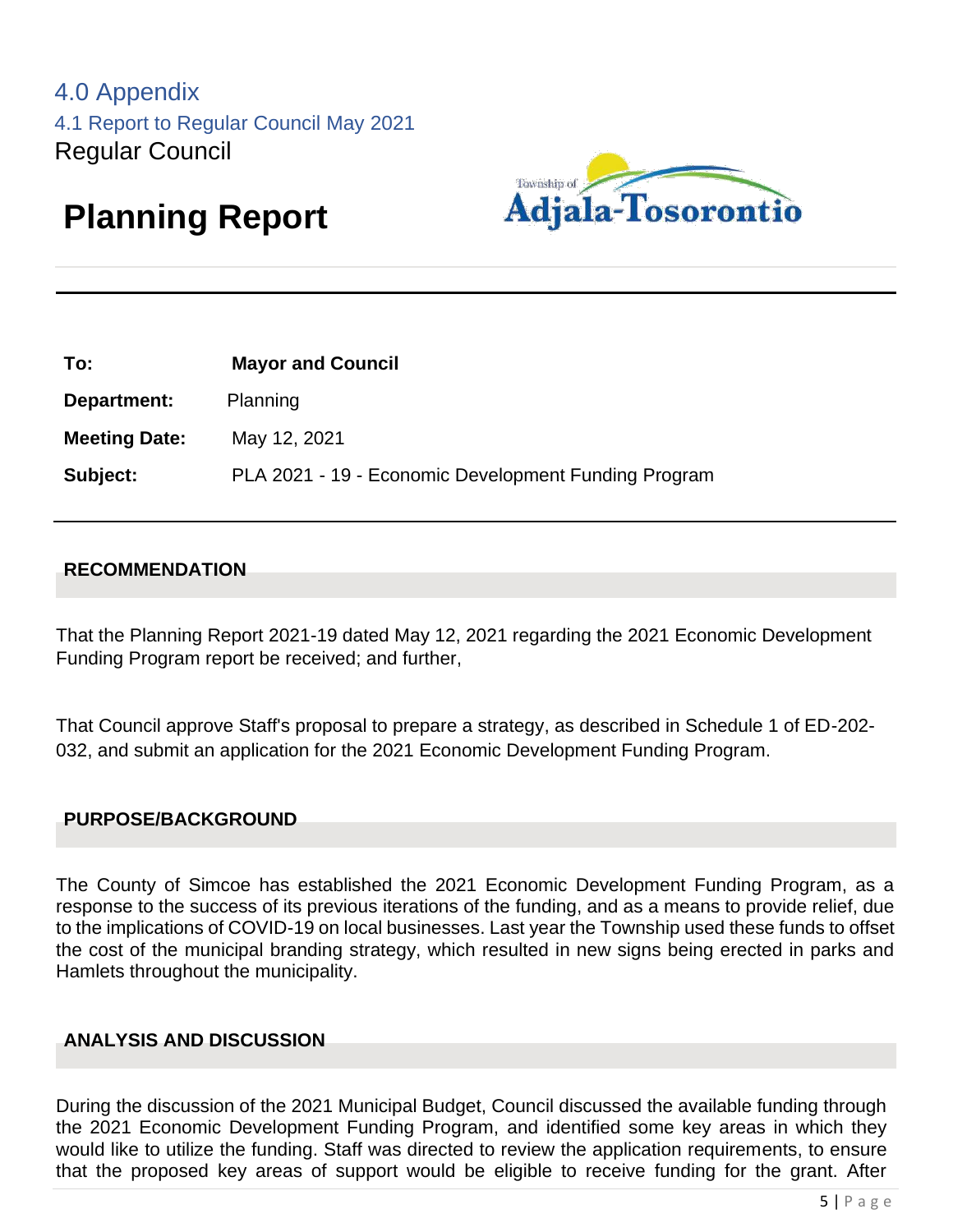reviewing the submission requirements, it was determined that using the grant for the following three area; 1) COVID-19 Business Support and Recovery Plans, 2) Branding Strategy, 3) Business Retention and Expansion Studies and Activities, aligned with the concepts envisioned by Council.

Council's vision for the grant was to allocate the financial commitments described below, to the various projects.

- 1. COVID-19 Business Support and Recovery (\$10,000)
- 2. Branding Strategy (\$30,000)
- 3. Business Retention and Expansion Activities (\$10,000)

A brief description of the works/programs proposed under these areas are as followed;

#### **COVID-19 Business Support and Recovery**

• Outdoor Patio Program

With the ongoing changes in restrictions due to the ongoing COVID-19 pandemic, municipalities have granted permissions to extend the areas for eating establishments to non-permanent outdoor patios. It is Council's goal to create provisions by establishing a program, to help support local businesses, and allow them to create temporary outdoor eating areas, to mitigate the financial impact of reduced occupancy permissions and operating areas, prescribed by the provincial government.

#### **Branding Strategy**

• Complete the Economic Re-Branding

Council intends to finish and complete, the branding strategy, which the funds of this program were utilized to initiate last year. The completion of this program, will provide the Township with multiple attractive and identifiable public spaces and communities, allowing residents to have pride in their community.

#### **Business Retention and Expansion Activities**

- Farmer's Market
- Community Development Committee

The Township has a large agricultural sector, with many of its residents working within the agricultural sector for employment. Last year's inaugural farmers market allowed the areas local farmers, to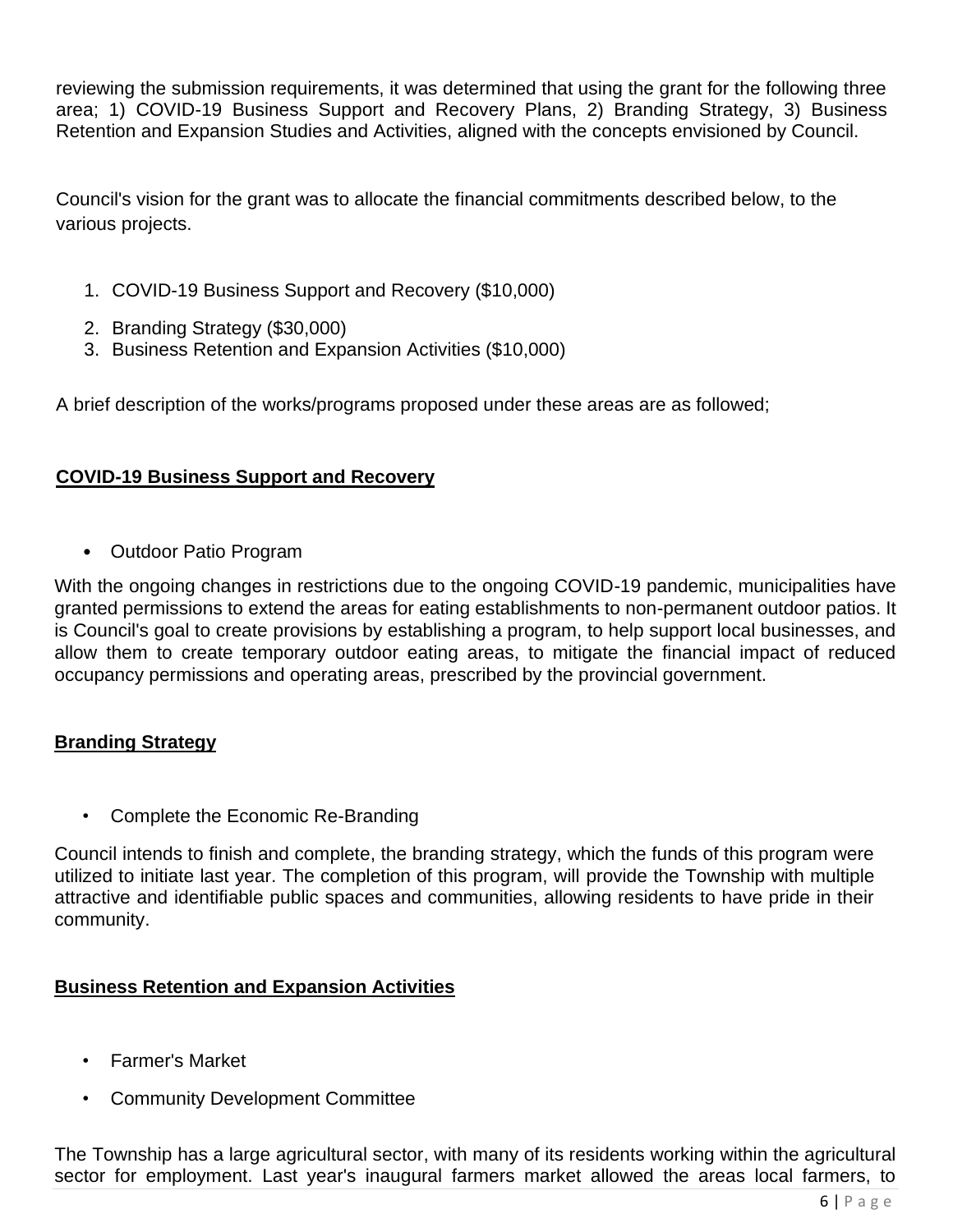showcase their products, and establish a cultural event to display an identifier of the community. It is Council's intent to not only support the local area farmers by making a financial commitment to the farmers market, but to also commit funds to the newly adopted Community Development Committee. The responsibility of the Committee is to assist Council with economic, recreational and cultural development that aligns with the Township's strategic priorities and provides recommendations to Council including the identification of priorities and action items. Building on the success of the farmer's market the Committee can look for other activities to further promote the Township's cultural identity.

#### **LEGAL IMPLICATIONS**

N/A

#### **FINANCIAL IMPLICATIONS**

If received the municipality will have additional revenue to account for the operating expenses of implementing these activities. If it is not received staff will require Council's direction on how/if to proceed with these activities, with respect to the 2021 Municipal Budget.

#### **POLICY IMPLICATIONS**

N/A

#### **COMMUNITY BASED STRATEGIC PLAN IMPLEMENTATION**

Economic Development - to promote economic opportunities that meet the needs of the community and are financially and environmentally sustainable., Quality of Life - to promote activities that foster physical, mental and social well-being for people of all ages and abilities.

#### **CONSULTATIONS**

N/A

#### **NEXT STEPS**

Staff will prepare a strategy outlining the specific costs associated with the suggested activities as well as demonstrating how the municipality will monitor the spending of the money allotted. Once the strategy is prepared, staff will submit a complete application to the County of Simcoe for the 2021 Economic Development Funding Program to meet the June 15, 2021 submission deadline.

#### **CONCLUSION**

If the Township receives the funding form the 2021 Economic Development Funding Program, it will promote both the quality of life and economic development of the municipality, as per the Township's Strategic Plan.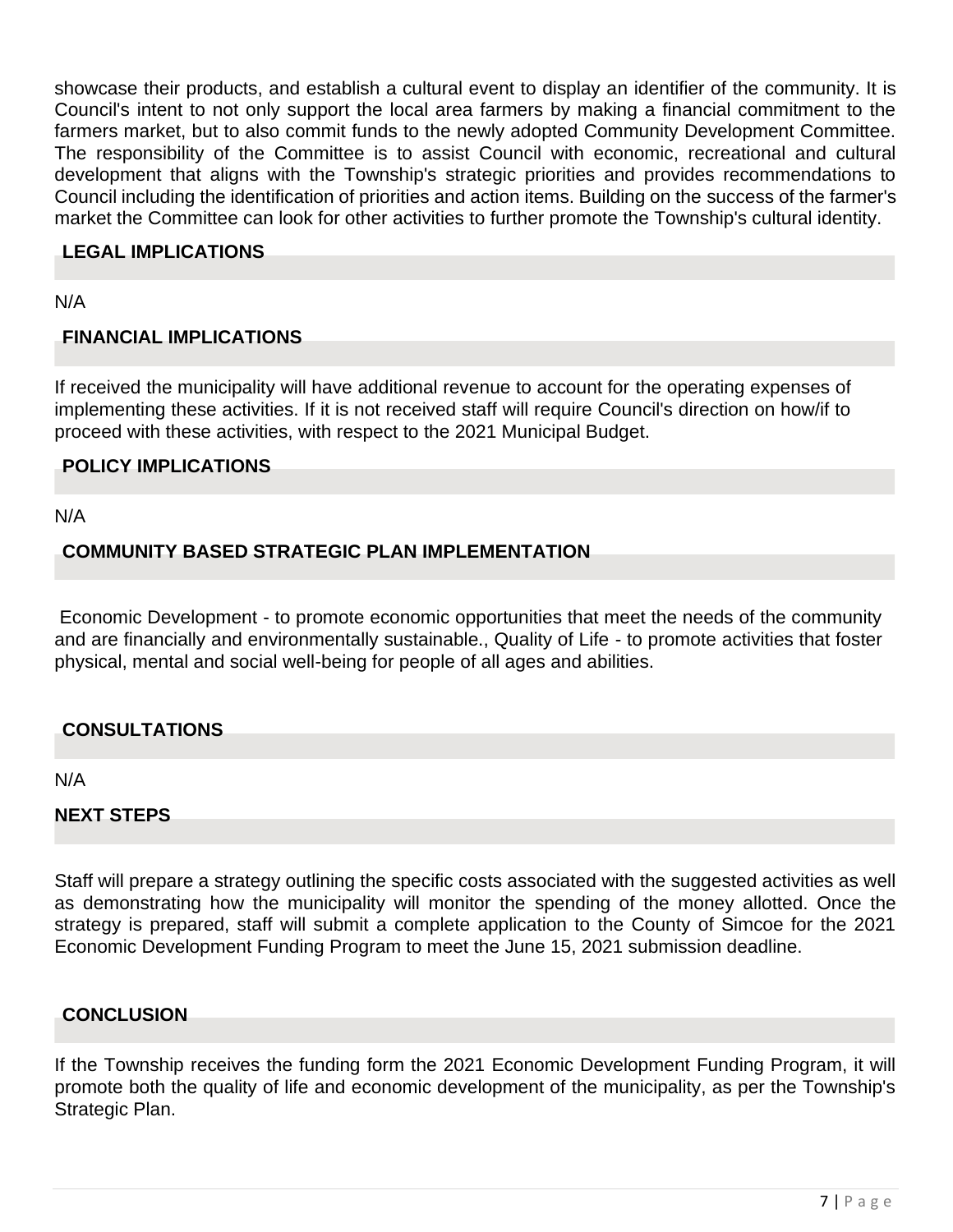#### **ATTACHMENTS:**

#### EDS 2021-032

EDS 2021-032 Schedule 1

**Prepared By:** Eric Brathwaite, Planner

**Approved By:** Rhonda Bunn, CAO Approved - 05 May 2021

Chris Robinson, CBO Approved - 05 May 2021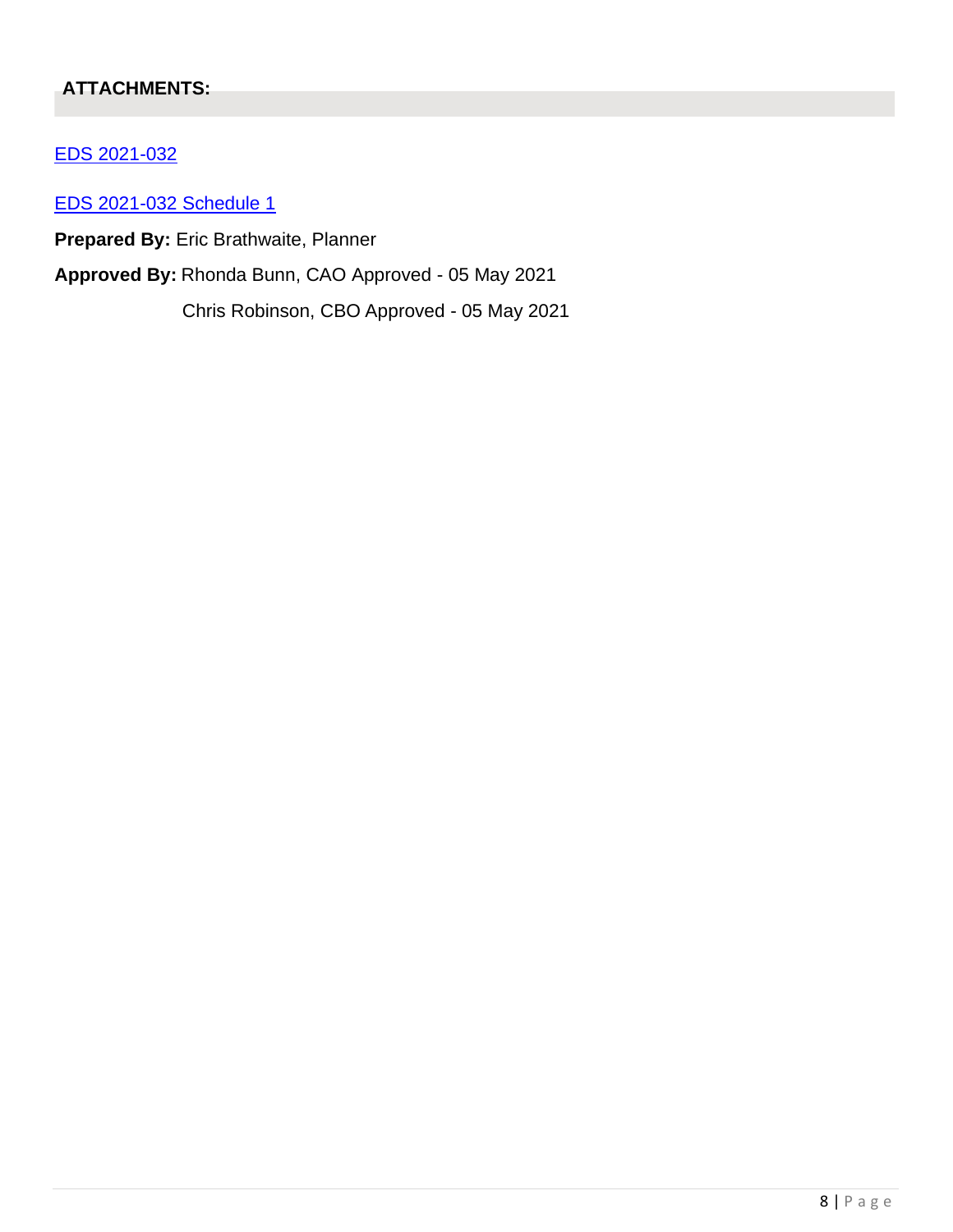<span id="page-9-0"></span>4.2 Report to Regular Council August 2021

## Regular Council **Planning Report**



| To:                  | <b>Mayor and Council</b>                 |
|----------------------|------------------------------------------|
| <b>Department:</b>   | Planning                                 |
| <b>Meeting Date:</b> | August 11, 2021                          |
| Subject:             | PLA 2021-40 Economic Development Funding |

#### **RECOMMENDATION**

THAT the Planning Report 2021-40 dated August 11, 2021 regarding the 2021 Economic Development Funding Program report be received; and

FURTHER THAT, Council approve Staff's revised proposal to prepare a strategy, as described in Schedule 1 of ED-202- 032, and re-submit the application for the 2021 Economic Development Funding Program.

#### **PURPOSE/BACKGROUND**

The Township submitted an application to the County of Simcoe regarding the Economic Development Funding supported by the County of Simcoe. Through consultation with the County of Simcoe's Economic Development Department, it was advised that based on previous funds awarded and the projects described, the application will need to be revised, resulting in the County of Simcoe extending their application period for the municipality.

#### **ANALYSIS AND DISCUSSION**

Planning Report PLA 2021-19, outlined three areas where the municipality would utilize the funds with respect to the available Economic Development Grant. This was broken down as followed

- 1. COVID-19 Business Support and Recovery (\$10,000)
- 2. Branding Strategy (\$30,000)
- 3. Business Retention and Expansion Activities (\$10,000)

Through consultation with the County of Simcoe's Economic Development Department, it was advised that the utilization of the \$30,000 to complete the economic branding as it relates, to the completion of "signs" for the municipality, would constitute as a capital project due to the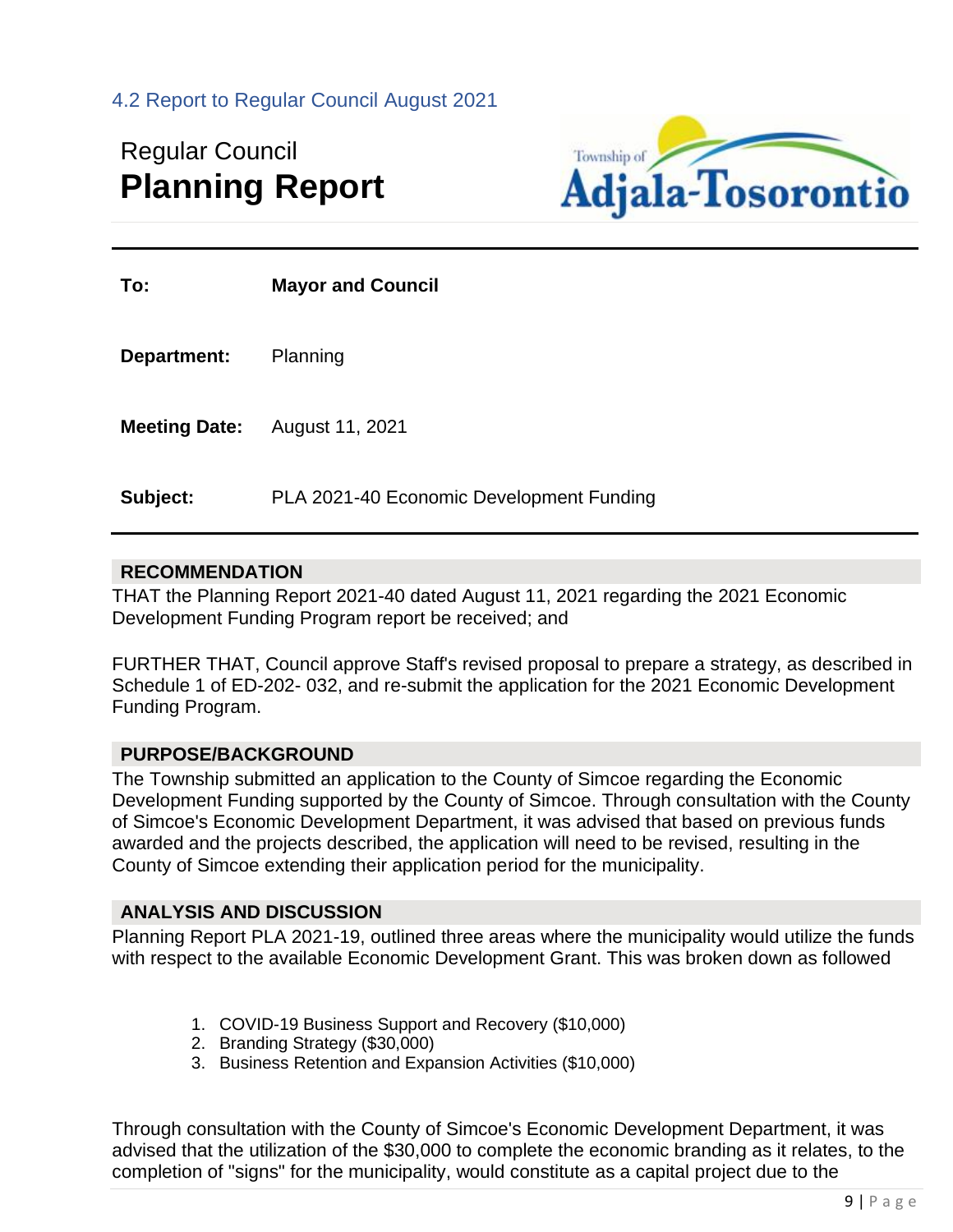commitment being in excess of \$25,000. The funding received from the grant cannot be used towards capital projects, and therefore would not be eligible. Further to this, it was noted that through the follow up to the previous iteration of the funding, the signs have been paid for, and the municipality is simply awaiting corrections to some of the signs supplied. To proceed with the application the municipality will need to revise the application, to accommodate the \$30,000 funds which will no longer be required for the application.

Staff propose that the funds be utilized towards the attraction and retention of employees, by utilizing funds for the training of staff. Within the last 12 month period the municipality, has seen a return to a "full compliment" of staff members with the addition of approximately 15 staff members filling vacant positions. Some of the positions filled require on-going training to not only obtain, but also retain professional designations. Further to this having staff informed with respect to impending/proposed legislative changes or technical requirements, is to the benefit of the municipality, so that the municipality can prepare for changes as they are occurring and have qualified professionals servicing the municipality.

Some of the key and noticeable positions that have been added or have had staff include the following:

- Chief Administrative Officer
- Director of Infrastructure
- Director of Building, Planning and By-law/Chief Building Official
- Clerk
- Deputy Clerk
- IT Supervisor/Digital Government Lead
- Building Inspector
- Planning Assistant
- Planning Technician
- Junior Planner

The funding requires that all expenses occur within the operating year of 2021, which will require a detailed break down and subsequent follow up of how the funds will be utilized. For the revised application, Staff will be required to receive a budget for the funds committed to the Farmer's Market Committee, the Community Development Committee, and the proposed training courses either completed or intended to be completed in the year 2021. Once this information is received the application can be amended to reflect the details provided, which may vary the allotment of the funds received, as a review of the proposed budget will need to occur based on eligibility for the items to be covered by the grant.

#### **LEGAL IMPLICATIONS**

N/A

#### **FINANCIAL IMPLICATIONS**

If received the municipality will have additional revenue to account for the operating expenses of implementing these activities. If it is not received staff will require Council's direction on how/if to proceed with these activities, with respect to the 2021 Municipal Budget.

#### **POLICY IMPLICATIONS**

N/A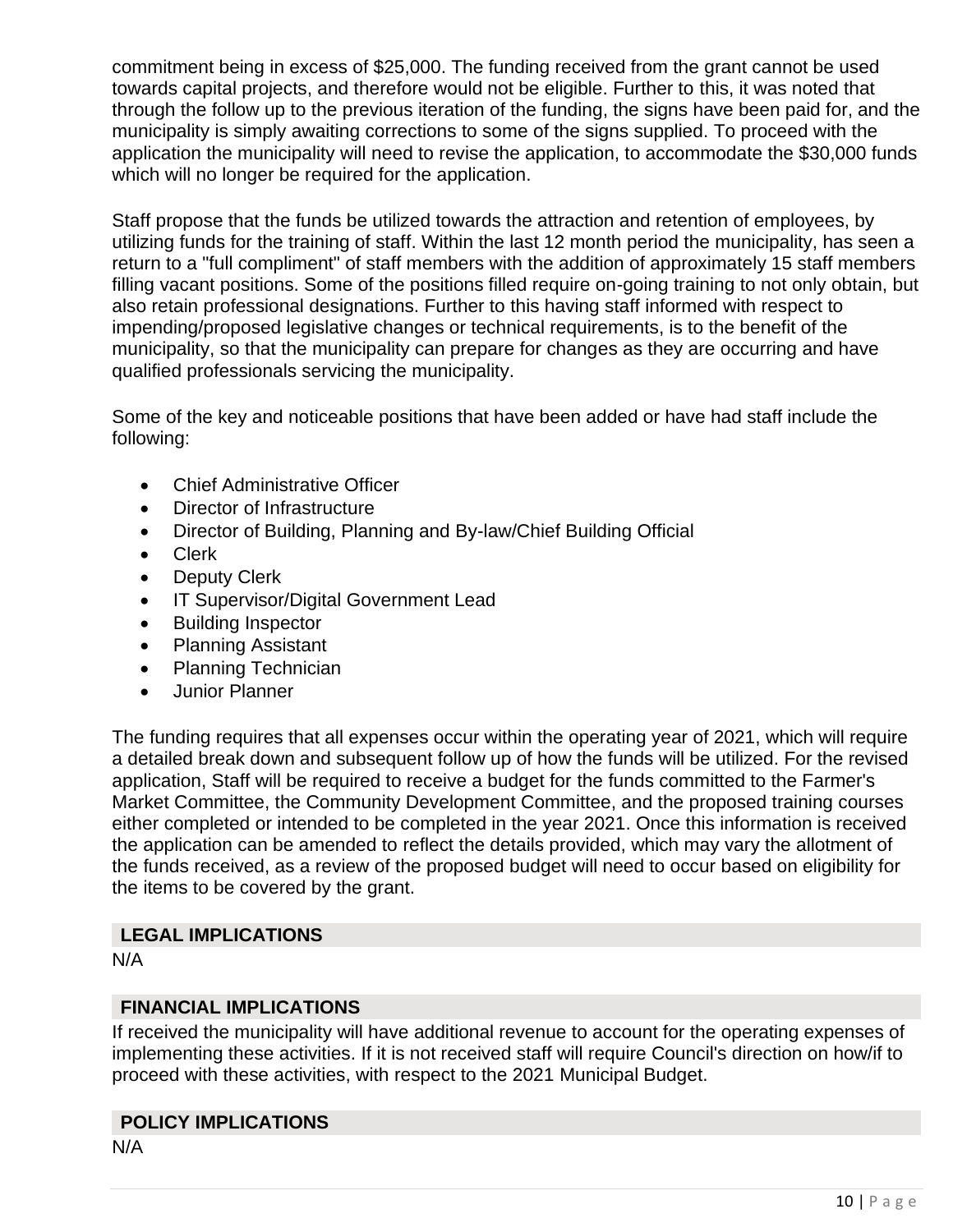#### **COMMUNITY BASED STRATEGIC PLAN IMPLEMENTATION**

Economic Development - to promote economic opportunities that meet the needs of the community and are financially and environmentally sustainable., Quality of Life - to promote activities that foster physical, mental and social well-being for people of all ages and abilities.

#### **CONSULTATIONS**

Tiffany Boening, Economic Development Officer - County of Simcoe

#### **NEXT STEPS**

Staff require a Council resolution, which supports the proposed projects for the funding. Once Council provides their resolution, Staff will continue to consult with the two committees as well as internal departments to determine the exact allocation of funds required for the projects, to prepare a complete application submission to the County of Simcoe by their September deadline.

#### **CONCLUSION**

If Council have other suggestions for the funds or the application, all discussion should occur now, and a Special Council Meeting will need to be called as the September Regular Council Meeting will be after the September 7, 2021.

#### **ATTACHMENTS:**

[EDS 2021-032 Schedule 1 -](https://adjala-tosorontio.civicweb.net/document/23946/EDS%202021-032%20Schedule%201%20-%20Pdf.pdf?handle=74C547E06601450FA6BAAE8AC486C23E) Pdf [EDS 2021-032 -](https://adjala-tosorontio.civicweb.net/document/23948/EDS%202021-032%20-%20Pdf.pdf?handle=5136385D64664A308C8BE29E7A65C12A) Pdf [PLA 2021-19 Economic Development Funding Report -](https://adjala-tosorontio.civicweb.net/document/23947/PLA%202021-19%20Economic%20Development%20Funding%20Report%20-%20.pdf?handle=CCD30244A163471A9E16AFDFBF858E2C) Pdf

**Prepared By:** Eric Brathwaite, Planner

**Approved By:**

<span id="page-11-0"></span>Chris Robinson, CBO **Approved - 04 Aug 2021** Rhonda Bunn, CAO **Approved - 04 Aug 2021**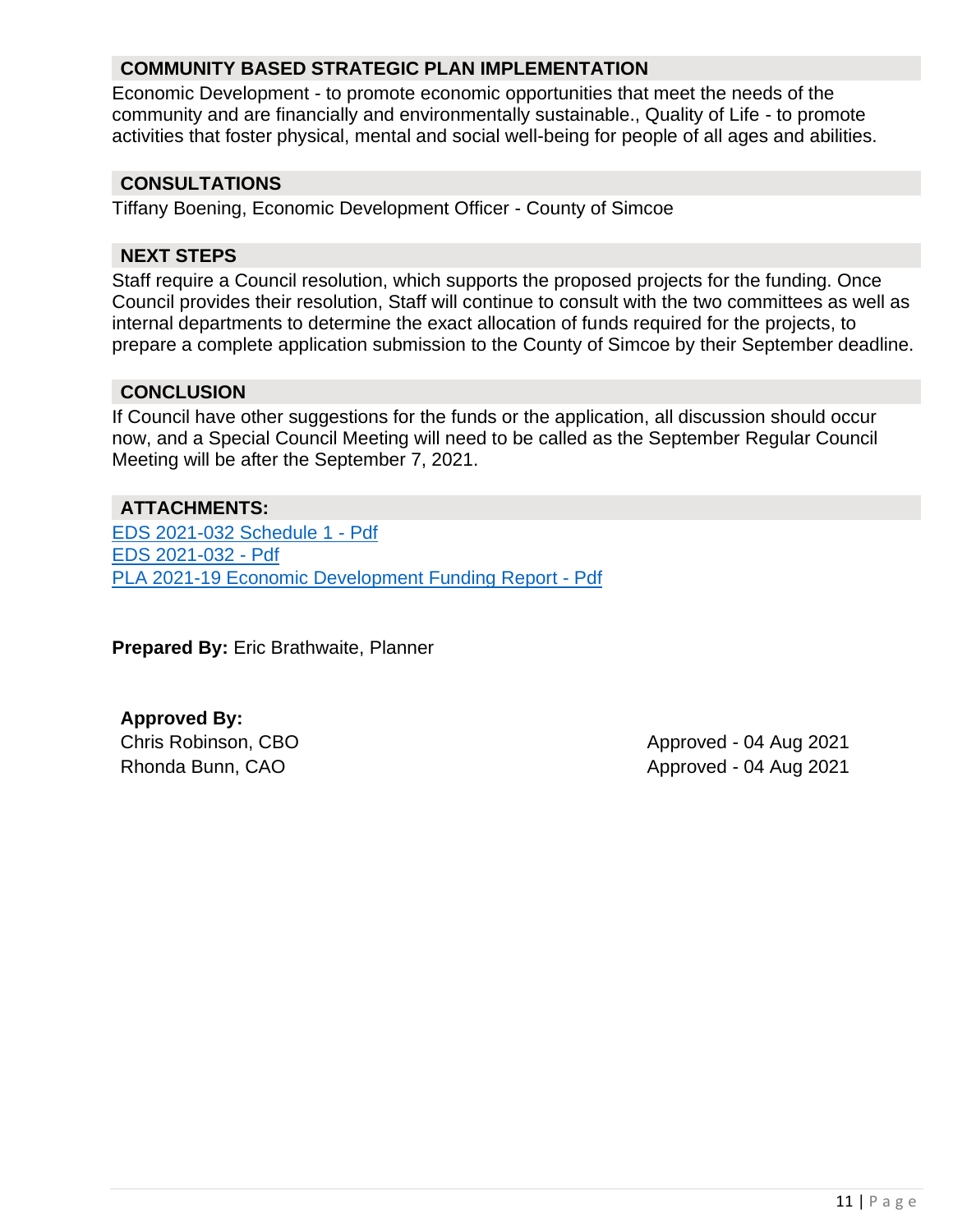#### 4.3 Budget

If successful, the proposed allocation of the funds, will be as followed:

- 1) COVID-19 Business Support and Recovery (\$10,000)
	- a) \$5,000 each to two local businesses upon successful application to the municipality
- 2) Attention and Retention of Employees (\$30,000)
	- a) Staff propose that the funds be utilized towards the attraction and retention of employees, by utilizing funds for the training of staff and to cover the cost of the advertising for vacant positions. Within the last 12 month period the municipality, has seen a return to a "full compliment" of staff members with the addition of approximately 15 staff members filling vacant positions. Some of the positions filled require on-going training to not only obtain, but also retain professional designations.
- 3) Business Retention and Expansion Activities (\$10,000)
	- a) Funds are to be used between both the Farmer's Market Committee and the Community Development Committee
		- i) 2021 Budget allocated \$6,050 to the Farmer's Market Committee
		- ii) 2021 Budget allocated \$5,000 to the Community Development Committee for future events.

The distribution and allocation of these funds are not to cover the entirety of the proposed expenses, however if successful the grant should mitigate the financial impact on the municipality, to pursue these projects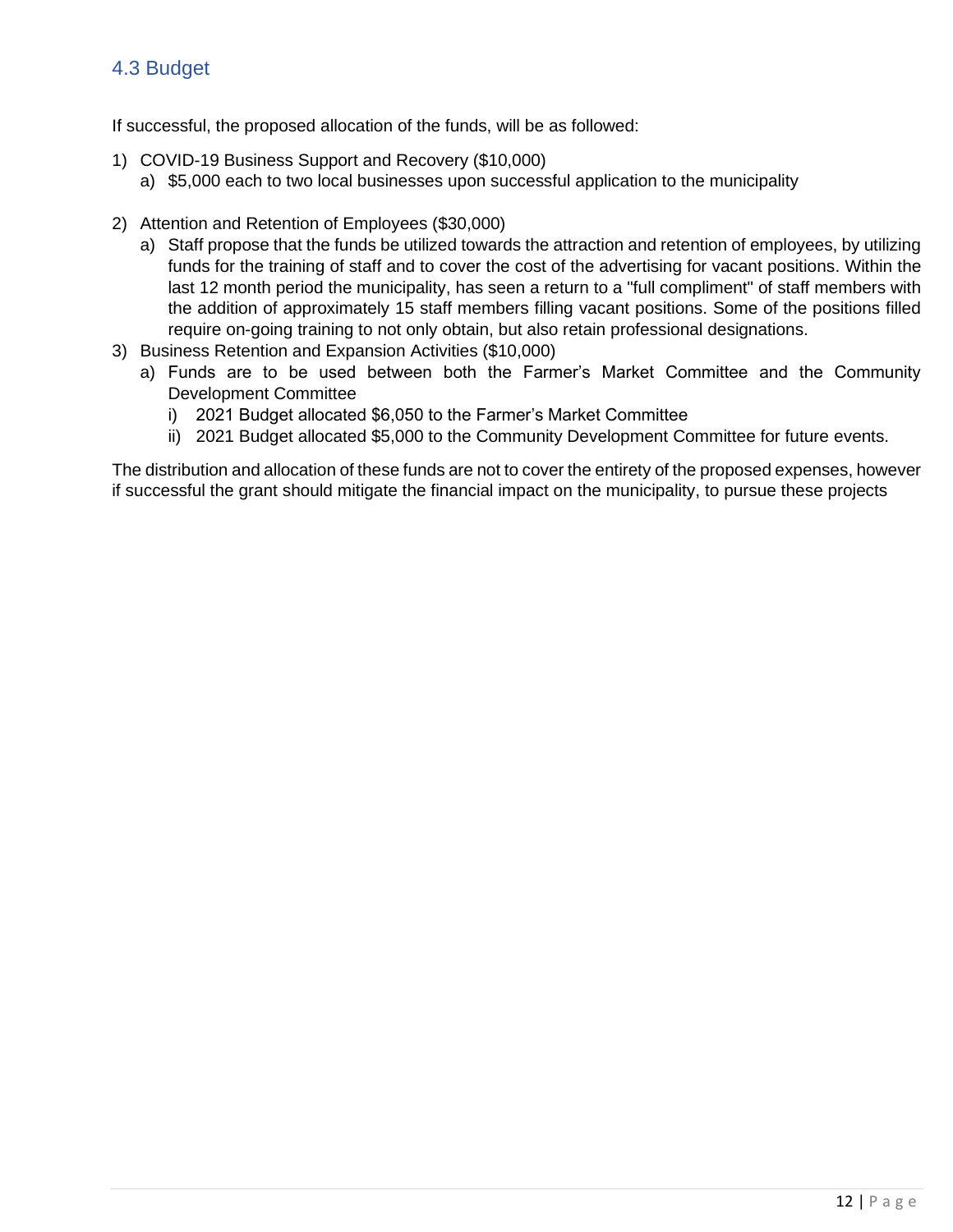| <b>Item</b>                       | <b>Description</b>                 |                                 | <b>Estimated Cost</b> |                  | <b>Actual Cost</b> |
|-----------------------------------|------------------------------------|---------------------------------|-----------------------|------------------|--------------------|
|                                   | <b>Building Code Examination -</b> |                                 |                       |                  |                    |
| <b>Complex Building</b>           | <b>OBOA</b>                        | \$                              | 150.00                | \$               | 150.00             |
| <b>Plumbing Training Manual</b>   | Manual for Inspections - OBOA      | $\overline{\xi}$                | 73.40                 | $\overline{\xi}$ | 73.40              |
| Part 9 Health and Safety          |                                    |                                 |                       |                  |                    |
| <b>Training Course</b>            | <b>Training Course - OBOA</b>      | \$                              | 593.25                | \$               | 593.25             |
| <b>OBOA Annual Meeting and</b>    |                                    |                                 |                       |                  |                    |
| <b>Training Session</b>           | <b>Training Session OBOA</b>       | \$                              | 677.98                | \$               | 677.98             |
| <b>Residential HVAC</b>           |                                    |                                 |                       |                  |                    |
| <b>Inspection Training</b>        | <b>Training Course - OBOA</b>      | \$                              | 574.61                |                  |                    |
| MLP Unit 3 - Municipal            |                                    |                                 |                       |                  |                    |
| Contracts                         | <b>Training Course - AMCTO</b>     | \$                              | 412.45                | \$               | 412.45             |
|                                   | <b>Training Course - Seneca</b>    |                                 |                       |                  |                    |
|                                   | Sustainable Planning and           |                                 |                       |                  |                    |
| Intro to Planning Theory          | Development                        | \$                              | 283.20                | \$               | 283.20             |
|                                   | <b>Training Course - Seneca</b>    |                                 |                       |                  |                    |
| Environmental                     | Sustainable Planning and           |                                 |                       |                  |                    |
| Sustainability                    | Development                        | \$                              | 283.20                | \$               | 283.20             |
|                                   | <b>Training Course - Seneca</b>    |                                 |                       |                  |                    |
| Research Data and                 | Sustainable Planning and           |                                 |                       |                  |                    |
| Analysis                          | Development                        | \$                              | 566.40                | \$               | 283.20             |
|                                   | <b>Training Course - Seneca</b>    |                                 |                       |                  |                    |
|                                   | Sustainable Planning and           |                                 |                       |                  |                    |
| <b>Project Management</b>         | Development                        | \$                              | 566.40                |                  |                    |
| <b>OACA Conference</b>            | Conference/Workshop - OACA         | \$                              | 500.00                | \$               | 500.00             |
| <b>MLEOA Training Seminar</b>     | Seminar - MLEOA                    | $\overline{\xi}$                | 788.74                | $\overline{\xi}$ | 788.74             |
|                                   | <b>Building Code Examination -</b> |                                 |                       |                  |                    |
| Septic                            | <b>OBOA</b>                        | \$                              | 150.00                | \$               | 150.00             |
| <b>Building Officials and the</b> |                                    |                                 |                       |                  |                    |
| Law                               | <b>Training Course - OBOA</b>      | \$                              | 593.25                | \$               | 593.25             |
| <b>Maintenance Section</b>        | <b>Training Course - OGRA</b>      | $\overline{\boldsymbol{\zeta}}$ | 1,500.00              |                  |                    |
| <b>Certified Roads Supervisor</b> |                                    |                                 |                       |                  |                    |
| Certification                     | <b>CRS Certification - AORS</b>    | \$                              | 1,949.25              | \$               | 1,949.25           |
| <b>Bridge and Culvert</b>         |                                    |                                 |                       |                  |                    |
| Management                        | <b>Training Course - OGRA</b>      | \$                              | 1,107.40              | \$               | 1,107.40           |
| Sewer and Watermain               |                                    |                                 |                       |                  |                    |
| <b>Construction Inspection</b>    | <b>Training Course - OGRA</b>      | \$                              | 1,723.25              | \$               | 1,723.25           |
| Snow School                       | <b>Training Course - OGRA</b>      | \$                              | 3,678.15              | $\overline{\xi}$ | 3,678.15           |
| Introduction to OPS               | <b>Training Course - MEA</b>       | \$                              | 250.00                | $\overline{\xi}$ | 250.00             |
| Working with Pressurized          |                                    |                                 |                       |                  |                    |
| Equipment                         | <b>Training Course - WCWC</b>      | \$                              | 152.55                |                  |                    |
| Foundations of                    |                                    |                                 |                       |                  |                    |
| Construction Law                  | <b>Training Course - EPIC</b>      | \$                              | 2,254.35              |                  |                    |

#### 4.4 Proposed Expenses Grant Funding – Employee Attention and Retention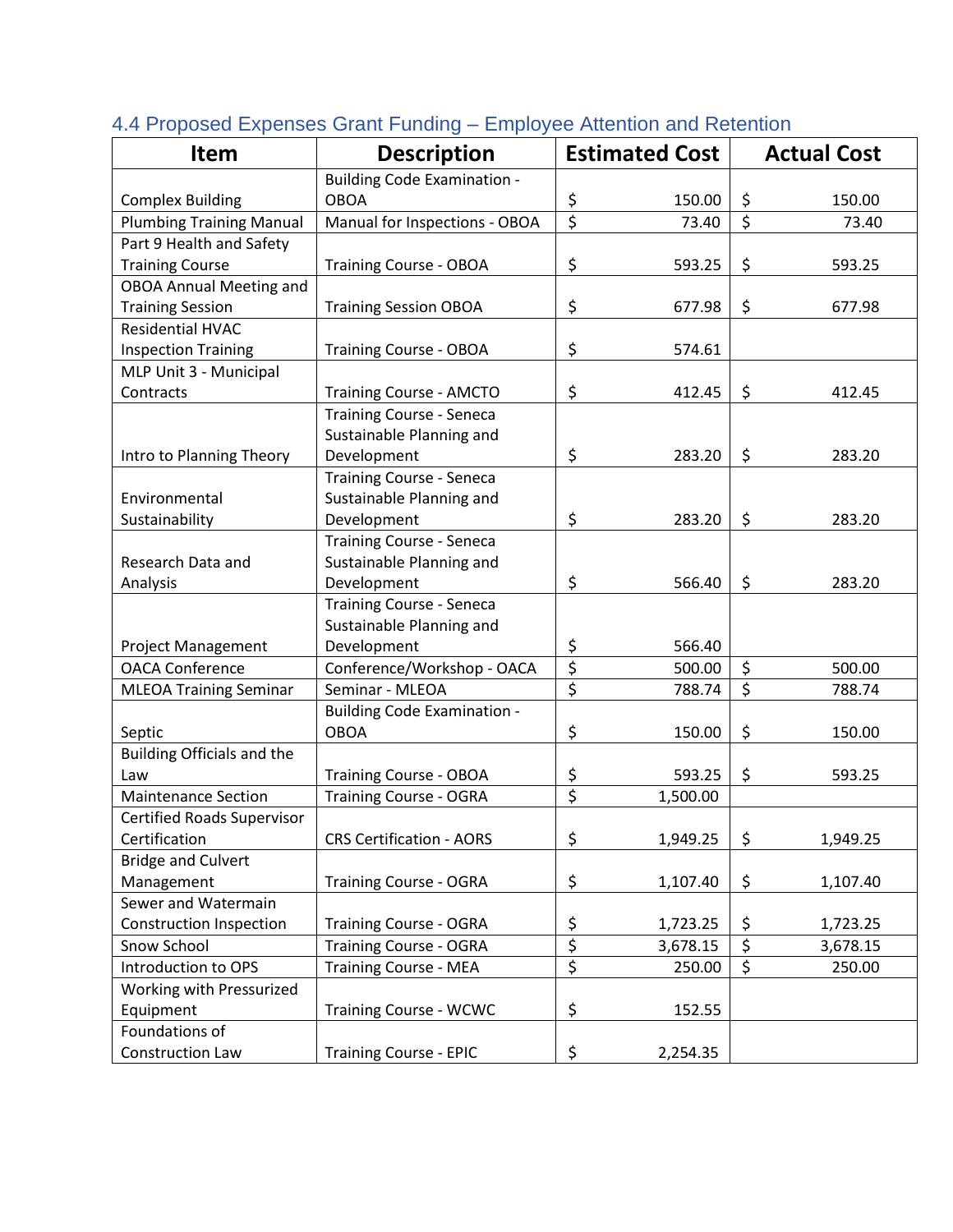| Diagnosing Defects in<br><b>Aging Concrete Structures</b> |                                     |                 |                    |          |
|-----------------------------------------------------------|-------------------------------------|-----------------|--------------------|----------|
| and Developing Effective                                  |                                     |                 |                    |          |
| <b>Repair Solutions</b>                                   | <b>Training Course - EPIC</b>       | \$<br>2,254.35  |                    |          |
| <b>Cyber Security</b>                                     | <b>Training Webinar - AMCTO</b>     | \$<br>158.20    | $\mathsf{\hat{S}}$ | 158.20   |
| Primer on Planning                                        | <b>Training Course - AMCTO</b>      | \$<br>824.90    |                    |          |
| She Codes                                                 | <b>Training Course - GIS Coding</b> | \$<br>149.00    |                    |          |
|                                                           | <b>Accounts Payable/Treasury</b>    |                 |                    |          |
|                                                           | Clerk                               |                 |                    |          |
|                                                           | By-law Enforcement Officer          |                 |                    |          |
|                                                           | Director of Infrastructure and      |                 |                    |          |
|                                                           | Development                         |                 |                    |          |
|                                                           | Permit Co-ordinator/Building        |                 |                    |          |
|                                                           | Official                            |                 |                    |          |
|                                                           | <b>Public Works Administrator</b>   |                 |                    |          |
| Advertisements Job                                        | Temporary Treasurer/Director        |                 |                    |          |
| <b>Postings</b>                                           | of Finance                          | \$<br>3,223.12  | \$                 | 3,223.12 |
| MAP Unit 4 - Management                                   |                                     |                 |                    |          |
| in the Municipality                                       | <b>Training Course - AMCTO</b>      | \$<br>412.45    |                    |          |
| <b>Total</b>                                              |                                     | \$<br>25,849.85 | \$                 | 3,223.12 |